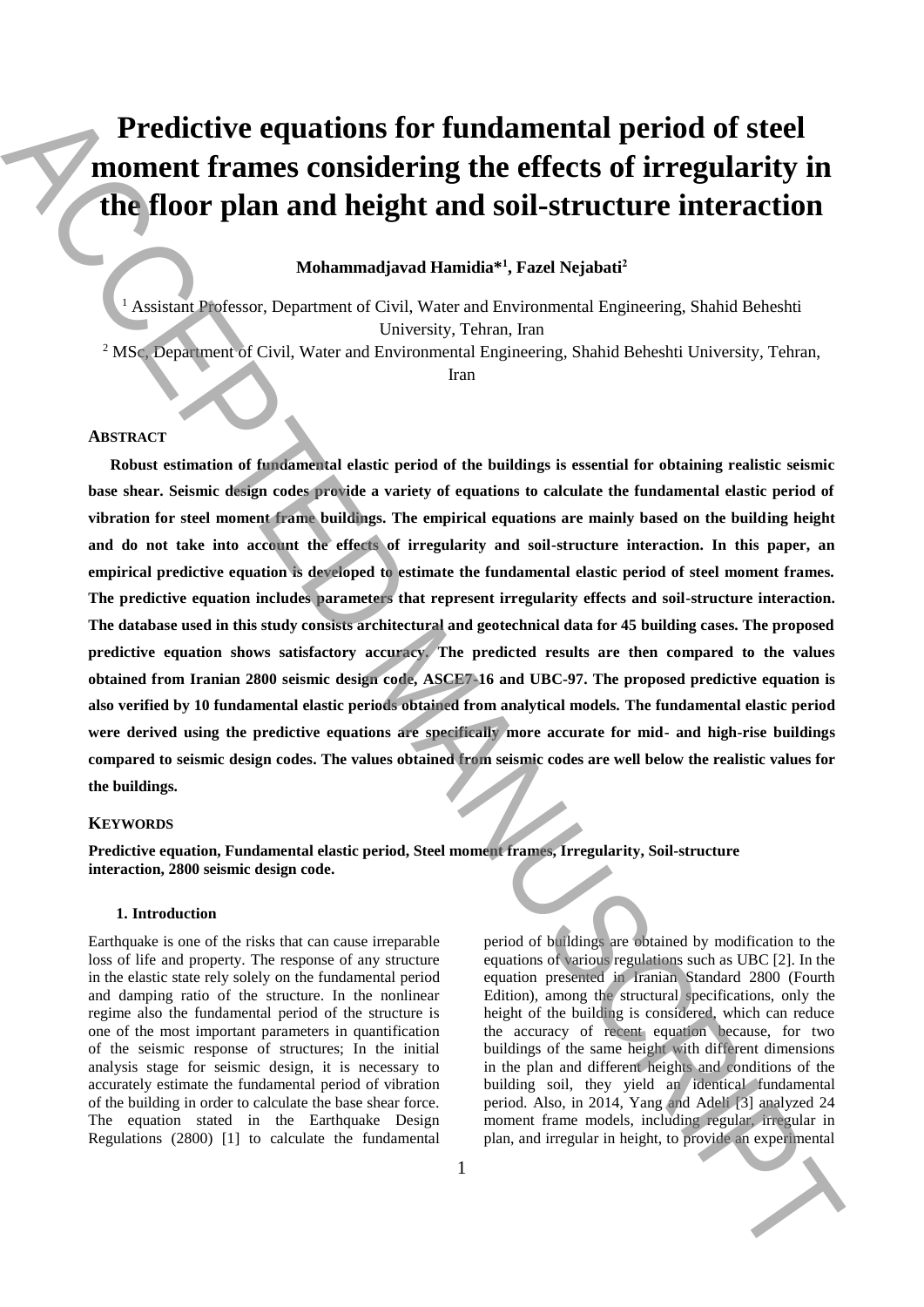### 2. **Methodology**

#### **Table 1: Mean and standard deviation of experimental data**

| equation to estimate the period time of steel moment<br>frame, in addition to the height of the building, it uses<br>the Parameters of the ratio of average height to                                                                                                                                                                                                                                                                                                                                                                                                                                                                                                                                                |                                                           | maximum floor height and also the ratio of the average<br>dimension to the maximum dimension in the desired<br>direction.                                                                                                                                                                                                                                                                                                                                                                                |                                       |                                                                                                                                                                                                                                                                                                                                                                                                                                                                                                                                                                                                                                                                              |                   |           |  |  |  |
|----------------------------------------------------------------------------------------------------------------------------------------------------------------------------------------------------------------------------------------------------------------------------------------------------------------------------------------------------------------------------------------------------------------------------------------------------------------------------------------------------------------------------------------------------------------------------------------------------------------------------------------------------------------------------------------------------------------------|-----------------------------------------------------------|----------------------------------------------------------------------------------------------------------------------------------------------------------------------------------------------------------------------------------------------------------------------------------------------------------------------------------------------------------------------------------------------------------------------------------------------------------------------------------------------------------|---------------------------------------|------------------------------------------------------------------------------------------------------------------------------------------------------------------------------------------------------------------------------------------------------------------------------------------------------------------------------------------------------------------------------------------------------------------------------------------------------------------------------------------------------------------------------------------------------------------------------------------------------------------------------------------------------------------------------|-------------------|-----------|--|--|--|
| 2. Methodology<br>Given the above issues, the parameter of height and the<br>consideration of irregular effects on the plan and height<br>of the building in the experimental equation of<br>fundamental period can greatly impact its accuracy. In<br>this paper, first by extracting the fundamental period,<br>Architectural and geotechnical information of 23 real<br>moment frame steel structure "Table 1" has estimated<br>the experimental equation of the main period time by<br>considering irregular effects in the plan and height and<br>interaction and comparing it with the equation between<br>2800, ASCE7-16 [4] and UBC-97 standards. Then, the<br>proposed equation has been validated using 10 |                                                           |                                                                                                                                                                                                                                                                                                                                                                                                                                                                                                          |                                       | fundamental periods obtained from analytical modeling<br>of real structures in Tehran "Table 2".<br>In "Tables 1 and 2", $H$ is the height of the structure in<br>meters from the base level, $h_{ave} / h_{max}$ ratio of average<br>floor height to maximum floor height, $D_{ave} / D_{max}$ ratio<br>of the average building dimension to the maximum<br>available dimension, $A_{ave}$ / $A_{max}$ is the ratio of the<br>average floor area to the maximum available area, and<br>$V_{s30}$ / $V_{max}$ Shear waves speed up to a depth of 30 meters<br>from the site to its maximum. In this paper, the<br>maximum speed of shear waves is 1500 meters per<br>second. |                   |           |  |  |  |
|                                                                                                                                                                                                                                                                                                                                                                                                                                                                                                                                                                                                                                                                                                                      | Table 1: Mean and standard deviation of experimental data |                                                                                                                                                                                                                                                                                                                                                                                                                                                                                                          |                                       |                                                                                                                                                                                                                                                                                                                                                                                                                                                                                                                                                                                                                                                                              |                   |           |  |  |  |
|                                                                                                                                                                                                                                                                                                                                                                                                                                                                                                                                                                                                                                                                                                                      | Height(m)                                                 | $h_{ave}/h_{max}$                                                                                                                                                                                                                                                                                                                                                                                                                                                                                        | $D_{\text{av}}/D_{\text{max}}$        | $A_{\text{av}}/A_{\text{max}}$                                                                                                                                                                                                                                                                                                                                                                                                                                                                                                                                                                                                                                               | $V_{s30}/V_{max}$ | $T(\sec)$ |  |  |  |
| Mean                                                                                                                                                                                                                                                                                                                                                                                                                                                                                                                                                                                                                                                                                                                 | 36.22                                                     | 0.79                                                                                                                                                                                                                                                                                                                                                                                                                                                                                                     | 0.95                                  | 0.84                                                                                                                                                                                                                                                                                                                                                                                                                                                                                                                                                                                                                                                                         | 0.25              | 1.61      |  |  |  |
| SD                                                                                                                                                                                                                                                                                                                                                                                                                                                                                                                                                                                                                                                                                                                   | 21.61                                                     | 0.19                                                                                                                                                                                                                                                                                                                                                                                                                                                                                                     | 0.12                                  | 0.19                                                                                                                                                                                                                                                                                                                                                                                                                                                                                                                                                                                                                                                                         | 0.09              | 0.89      |  |  |  |
| Table 2: Mean and standard deviation of analytical data                                                                                                                                                                                                                                                                                                                                                                                                                                                                                                                                                                                                                                                              |                                                           |                                                                                                                                                                                                                                                                                                                                                                                                                                                                                                          |                                       |                                                                                                                                                                                                                                                                                                                                                                                                                                                                                                                                                                                                                                                                              |                   |           |  |  |  |
|                                                                                                                                                                                                                                                                                                                                                                                                                                                                                                                                                                                                                                                                                                                      | Height(m)                                                 | $h_{ave}/h_{max}$                                                                                                                                                                                                                                                                                                                                                                                                                                                                                        | $D$ <sub>ave</sub> $D$ <sub>max</sub> | $A$ <sub>ave</sub> $A$ <sub>max</sub>                                                                                                                                                                                                                                                                                                                                                                                                                                                                                                                                                                                                                                        | $V_{s30}/V_{max}$ | $T(\sec)$ |  |  |  |
| <b>Mean</b>                                                                                                                                                                                                                                                                                                                                                                                                                                                                                                                                                                                                                                                                                                          | 37.85                                                     | 0.83                                                                                                                                                                                                                                                                                                                                                                                                                                                                                                     | 0.91                                  | 0.71                                                                                                                                                                                                                                                                                                                                                                                                                                                                                                                                                                                                                                                                         | 0.37              | 1.89      |  |  |  |
| SD                                                                                                                                                                                                                                                                                                                                                                                                                                                                                                                                                                                                                                                                                                                   | 11.5                                                      | 0.07                                                                                                                                                                                                                                                                                                                                                                                                                                                                                                     | 0.06                                  | 0.14                                                                                                                                                                                                                                                                                                                                                                                                                                                                                                                                                                                                                                                                         | 0.09              | 0.54      |  |  |  |
| Equation (1) shows the empirical equation with above-<br>mentioned 4 dimensionless variables along with the<br>height of the building for a more accurate estimate of<br>the period time:<br>$T_e = 0.05 \left(H\right)^{0.85} \left(\frac{h_{ave}}{h_{max}}\right)^{-0.08} \left(\frac{D_{ave}}{D_{max}}\right)^{-0.44} \left(\frac{A_{ave}}{A_{max}}\right)^{0.25} 1.88 \left(\frac{v_{s,30}}{v_{max}}\right)$ (1)                                                                                                                                                                                                                                                                                                 |                                                           | provided by ASCE7-16 and the real periodicity values.<br>(c) Shows the period time values provided by UBC-97<br>and the real period time values, as is clear from these<br>forms, equation proposed by 2800, ASCE7-16, UBC-<br>97 standards do not have acceptable accuracy, forms,<br>equation proposed by 2800, ASCE7-16, UBC-97<br>standards do not have acceptable accuracy, especially<br>for values of period time greater than 2 seconds, and<br>the proposed equation have a favorable estimate. |                                       |                                                                                                                                                                                                                                                                                                                                                                                                                                                                                                                                                                                                                                                                              |                   |           |  |  |  |
| 3. Results and Discussion<br>Figure 1 shows the values of predicted fundamental<br>period values obtained by equation (1) proposed in this<br>paper, the values obtained using the 2800, ASCE7-16<br>and UBC-97 seismic codes, all versus the measured<br>fundamental period values for experimental database.<br>Figure 2 shows the values of predicted fundamental<br>period values obtained by equation (1) proposed in this                                                                                                                                                                                                                                                                                      |                                                           | paper, the values obtained using the 2800, ASCE7-16<br>and UBC-97 seismic codes, all versus the derived<br>fundamental period values for numerical database.<br>As clearly shown in Figures, equations proposed by<br>2800, ASCE7-16, UBC-97 standards do not have<br>acceptable accuracy, especially for values of period<br>time greater than 1.5 seconds, and the proposed<br>equation has acceptable accuracy.                                                                                       |                                       |                                                                                                                                                                                                                                                                                                                                                                                                                                                                                                                                                                                                                                                                              |                   |           |  |  |  |

|           | Height(m) | $D$ <sub>ave</sub> $D$ <sub>max</sub><br>$h_{ave}/h_{max}$ | $A$ <sub>av</sub> $A$ <sub>max</sub> | $V_{s30}/V_{max}$ | $T(\sec)$ |
|-----------|-----------|------------------------------------------------------------|--------------------------------------|-------------------|-----------|
| Mean      | 37.85     | 0.83<br>$0.9^{\circ}$                                      | 0.71                                 | 0.37              | 1.89      |
| <b>SD</b> | 1.5       | 0.07<br>0.06                                               | 0.14                                 | 0.09              | 0.54      |

$$
T_e = 0.05(H)^{0.85} \left(\frac{h_{ave}}{h_{max}}\right)^{-0.08} \left(\frac{D_{ave}}{D_{max}}\right)^{-0.44} \left(\frac{A_{ave}}{A_{max}}\right)^{0.25} 1.88^{\left[\frac{v_{s,30}}{v_{max}}\right]} \quad (1)
$$

#### 3. **Results and Discussion**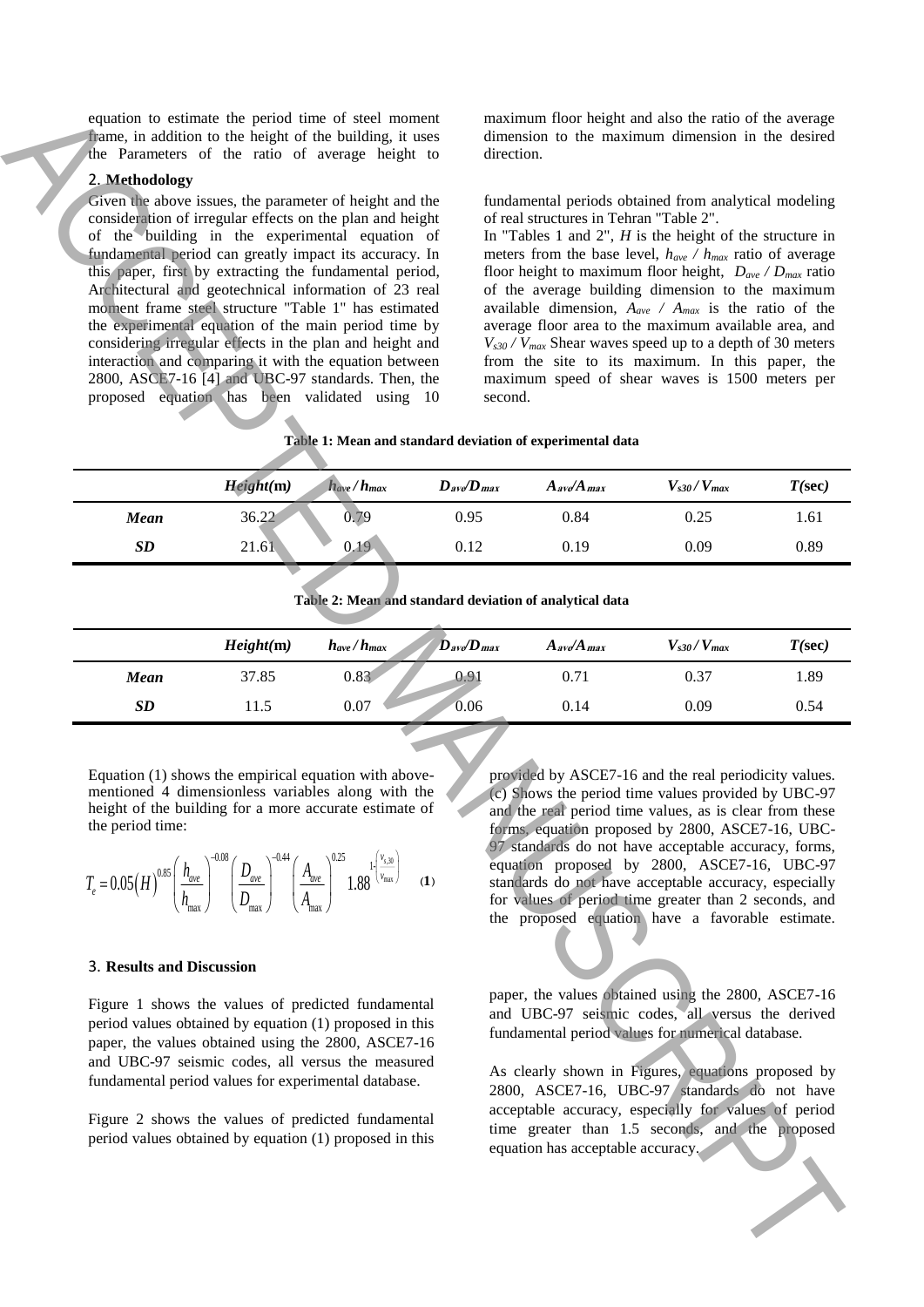

**Figure 1: Comparison of fundamental periods obtained from Equation 7, 2800, ASCE7-16 and UBC-97 seismic codes**



**Figure 2: Comparison of fundamental periods for numerical cases obtained from Equation 7, 2800, ASCE7-16 and UBC-97**